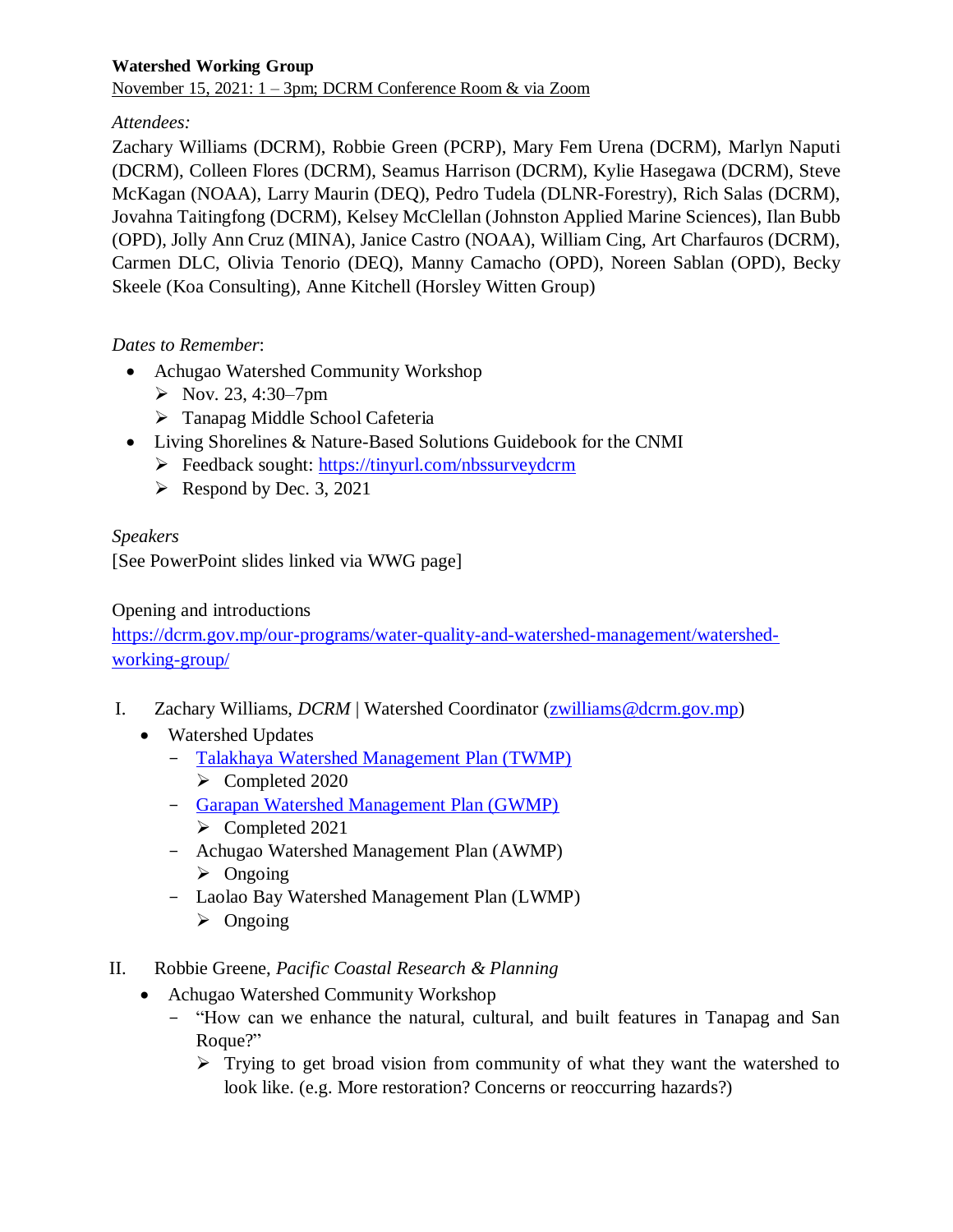November 15, 2021: 1 – 3pm; DCRM Conference Room & via Zoom

- Tuesday, 11/23 from 4:30–7pm at Tanapag Middle School Cafeteria
- [See Workshop Flyer on WWG page]

III. Anne Kitchell, *Horsley Witten Group* | Associate Principal [\(akitchell@horsleywitten.com\)](mailto:akitchell@horsleywitten.com)

- Laolao Bay Watershed Management Plan DRAFT Action Plan
	- Incorporates 2012 CAP progress review; derived from workshop input, field observations, and characterization report findings
	- 10-Year Goals
		- $\triangleright$  Adopt a sustainable eco-tourism and recreation approach that protects natural resources and fosters a conservation-minded partnership between public and private landowners.
		- Maintain or improve water quality to meet CNMI standards for the protection and propagation of fish, shellfish, and wildlife and for recreational uses.
		- $\triangleright$  Enhance ecosystem capacity to provide critical watershed services such as habitat, recreation, erosion control, and protection against extreme events.
		- $\triangleright$  Create educational opportunities for residents and visitors to learn and experience the cultural, historical, and natural resources of the watershed.
	- Includes "concepts for specific actions
	- [See DRAFT Action Plan on WWG page]
	- Open to comments (please submit by mid Dec. 2021).
		- $\triangleright$  [akitchell@horsleywitten.com](mailto:akitchell@horsleywitten.com)
- IV. Zachary Williams, *DCRM* | Watershed Coordinator [\(zwilliams@dcrm.gov.mp\)](mailto:zwilliams@dcrm.gov.mp)
	- Watershed Updates (cont.)
		- 2020–23 DOI CRNR Grant projects update
			- Achugao Watershed Upland Reforestation
				- Final siting underway (survey/permitting with DFW and HPO)
				- Kagman Forestry nursery undergoing repairs
			- Watershed Warriors
				- Expected to continue with GTC Elementary School (conversations with PSS ongoing)
				- **Carefully navigating COVID precautions**
			- $\triangleright$  Fire Prevention Information Programming
				- Wildfire signage: awaiting NEPA clearance
				- New Year's radio ads incoming (Power99)
		- 2021–24 DOI CRNR Grant projects update
			- More updates to come in 2022
		- 2021–22 NOAA CRCP Grant projects update
			- CRI Rota Watershed Technician
				- New, full-time position to help implement TWMP
				- **Supervised cooperatively between DCRM and Rota DLNR**
				- **Hiring soon**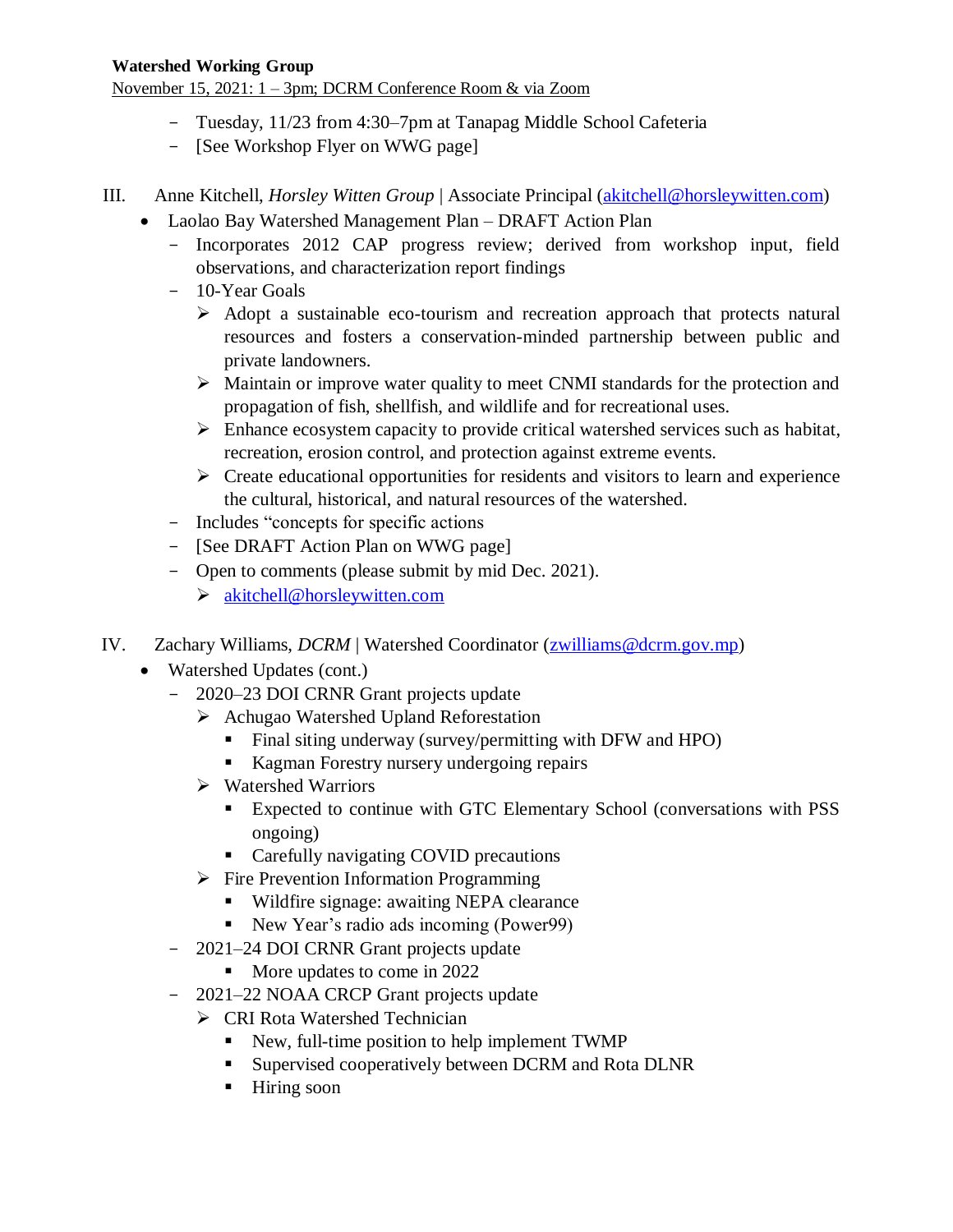November 15, 2021: 1 – 3pm; DCRM Conference Room & via Zoom

- $\triangleright$  Mangrove Nursery & Reintroduction
	- Year 1: nursery siting; Year 2: nursery establishment and propagation
	- More updates to come in 2022
- $\triangleright$  Raingardens
	- Continued maintenance of existing raingardens
	- **Installation of two new raingardens in Garapan and/or Achugao watersheds** 
		- o Year 1: nursery siting; Year 2: nursery establishment and propagation
		- o Preferably in highly-visible and impactful locations, with landowner buy-in for maintenance
		- $\circ$  Further discussions in 2022, or contact [zwilliams@dcrm.gov.mp](mailto:zwilliams@dcrm.gov.mp) with ideas
		- o Group comments/ideas:
			- ‐ Higher in watershed, Coral Rd.
			- ‐ Garapan Elementary School grounds
			- ‐ CHCC Hospital grounds
			- ‐ AMP / Peace Park
- V. Mary Fem Urena, *DCRM* | Coastal Planner
	- Living Shorelines & Nature-Based Solutions Guidebook for the CNMI
		- Increased awareness to shoreline developers and residents
		- Green infrastructure and more green approach
		- Well-informed guidebook expected to be completed by February 2022, outreach to shoreline developers and stakeholders completed by end of September 2022
			- Pre-engagement survey:<https://tinyurl.com/nbssurveydcrm>
				- Respond by Friday, Dec. 3, 2021
				- Give idea of what partners think of issues, what preferences there are, how best to receive feedback from stakeholders and shoreline developers
- VI. Olivia Tenorio, *DEQ Water Quality Surveillance & Non-Point Source*
	- Storm Drain Guard Pilot Project
		- Three (3) storm drain guards installed in Garapan, at intersection of Coral Tree Ave. and Coconut St.
		- Purpose is to actively engage public on stormwater pollution and prevention, test possible solution to storm drain blockages
		- Cooperative between DEQ and DPW
			- $\triangleright$  DPW conducting maintenance
			- $\triangleright$  "Maintenance checklist" [see slides]
		- Working towards Obj. 13 of GWMP

#### *Roundtable Discussion*

Zachary Williams, *DCRM* | Watershed Coordinator

- Society for Ecological Restoration (SER) Conference 2021, Virtual Tour: Marine & Terrestrial Conservation in the CNMI